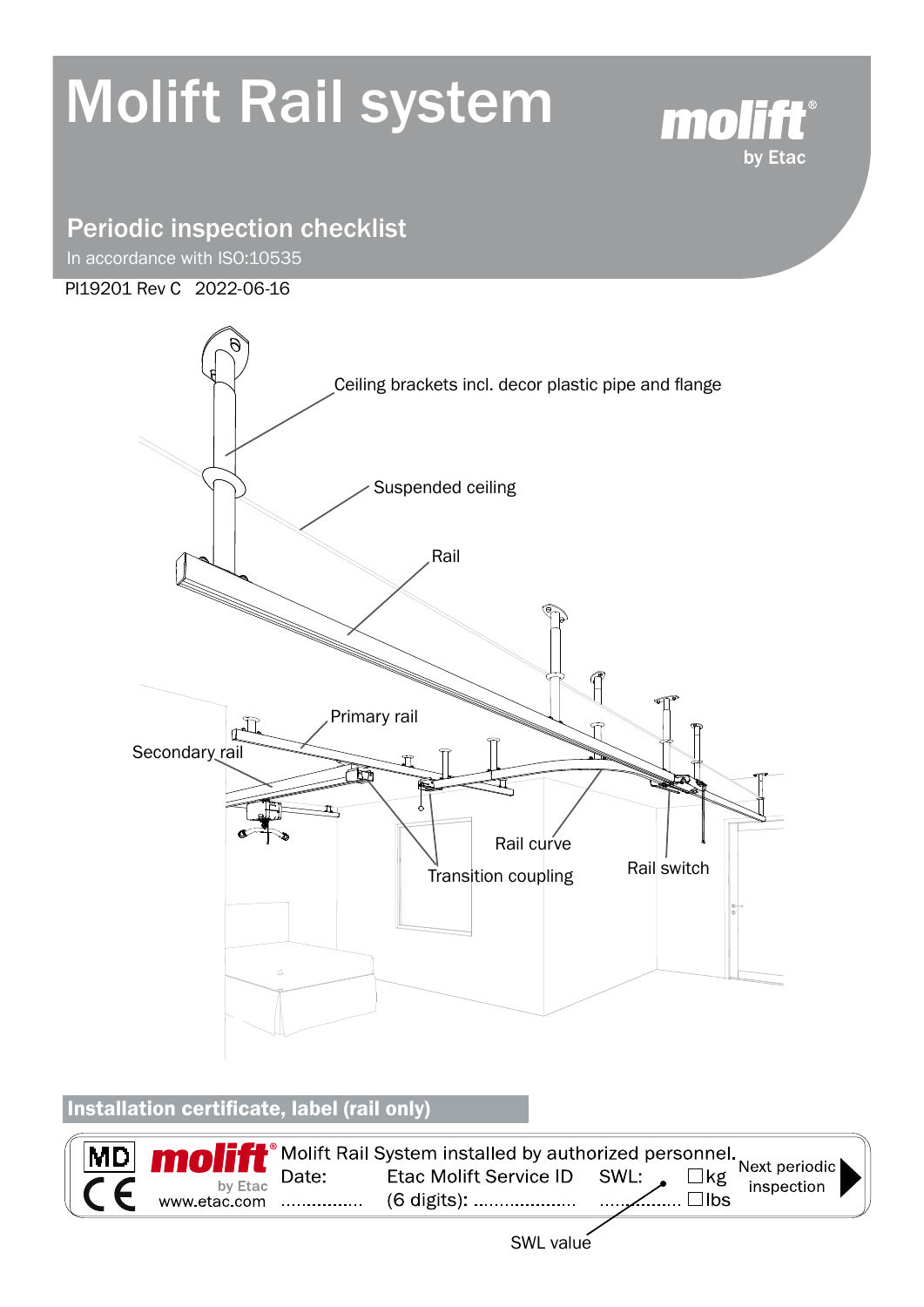A copy of this document is available for download at www.etac.com.

........................................................................................

........................................................................................

Owner:

Room / section:

Installation year:

Sling and hoist shall be inspected separately and is not included in this inspection.

........................................................................................

| <b>Situation of use</b> |  |
|-------------------------|--|
|                         |  |

 $\Box$ 

- Home Hospital
- Nursing home
	- **Other**



The periodic inspection (PI) is to be performed by a person who is suitable and properly qualified and well acquainted with the design, use and care of the rail system and its components



Enter date of PI and name of inspector in owner's service log book. Enter all observations / remarks concerning the rail system for complete history

#### Visual examination



Visual examination of load bearing structure to make sure there is no damage, cracks, frays or deformation. All checkpoints must be checked to approve the rail system for further use

#### *OK Not OK*

|  | Installation label for the rail<br>system                                    |  |
|--|------------------------------------------------------------------------------|--|
|  | Product label on components<br>(e.g. on transition coupling)                 |  |
|  | Rails                                                                        |  |
|  | Rail brackets                                                                |  |
|  | Bolts (missing)                                                              |  |
|  | Weldings                                                                     |  |
|  | All rail ends secured with end<br>stops                                      |  |
|  | Rail switches                                                                |  |
|  | Transition coupling.<br>When disconnected, gates<br>blocks trolley           |  |
|  | Transition coupling.<br>When disconnected, locking pin<br>is fully retracted |  |
|  | Turn tables                                                                  |  |
|  | No corrosion                                                                 |  |
|  | <b>IRC</b> charging                                                          |  |
|  | Cables (with IRC)                                                            |  |
|  | Trolley, incl. propulsion                                                    |  |
|  | Straps for climbing                                                          |  |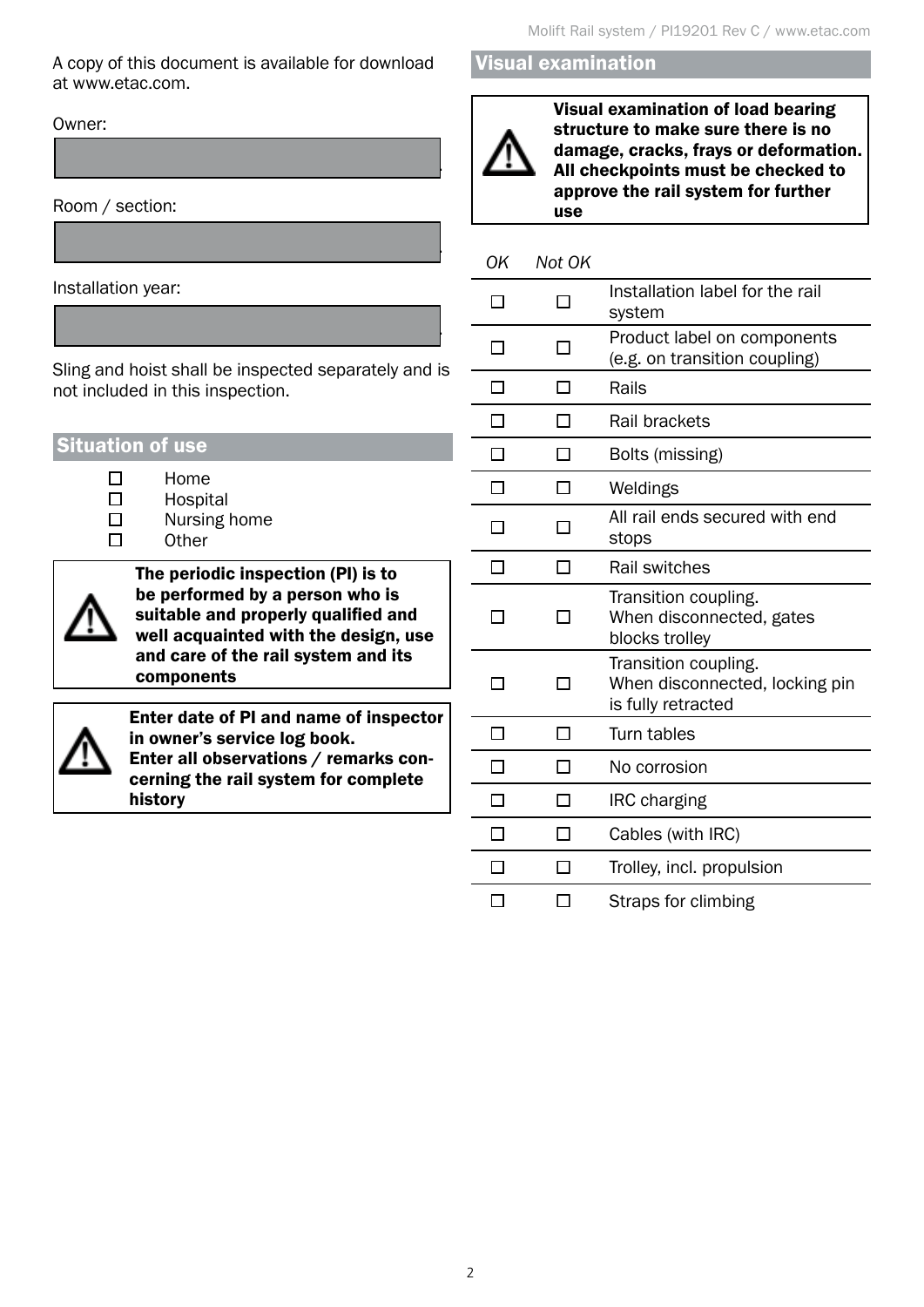#### Functional examination



Test FUNCTION and inspect for wear and damage. All checkpoints must be checked to approve the rail system for further use

#### *OK Not OK*  $\Box$  $\Box$ **Trolley**  $\Box$  $\Box$ Straps for climbing

|  | No loose bolts                                                                                                                                                                                                           |  |
|--|--------------------------------------------------------------------------------------------------------------------------------------------------------------------------------------------------------------------------|--|
|  | End stops                                                                                                                                                                                                                |  |
|  | <b>Rail switches</b>                                                                                                                                                                                                     |  |
|  | Height from pulley knob to floor<br>is min. 1.8 m                                                                                                                                                                        |  |
|  | Transition couplings.<br>Engages completly when<br>primary and secondary rail<br>connects                                                                                                                                |  |
|  | Transition couplings.<br>Disconnects completly when<br>pulley is pulled down to stop                                                                                                                                     |  |
|  | If all points so far are "OK", the<br>rail system shall be load tested                                                                                                                                                   |  |
|  | Perform load test - see section<br>"Load test" (Method A or B)                                                                                                                                                           |  |
|  | Perform new visual control;<br>Damage, play and deformations<br>as described above. Any dam-<br>aged parts must be repaired or<br>replaced and test is repeated<br>once more until the rail system<br>performs correctly |  |
|  | Charging (IRC)                                                                                                                                                                                                           |  |

#### Other components:



#### Performed by

Full name:

Date/Place:

Signature:

 $\Box$  Approved without faults

Next inspection (YYYY / MM):  $\boxed{\phantom{a} \phantom{\a} }$ 

 $\square$  The rail system is marked with "Out of order" and sent for repair

......................................................................................

......................................................................................

......................................................................................

 $\square$  The rail system is not eligible for repair and taken out of service

If periodic inspection reveals any defect, wear or other damage that jeopardises the safety of the patient the rail system may not be used until the deficiency has been eliminated

 $\Box$ The owner is notified



Due to legal requirements this document or a copy must be filed with the owner's service log book

If approved without faults, apply inspection label and mark with month and year for next inspection. When ordering label, use item no. 1100306

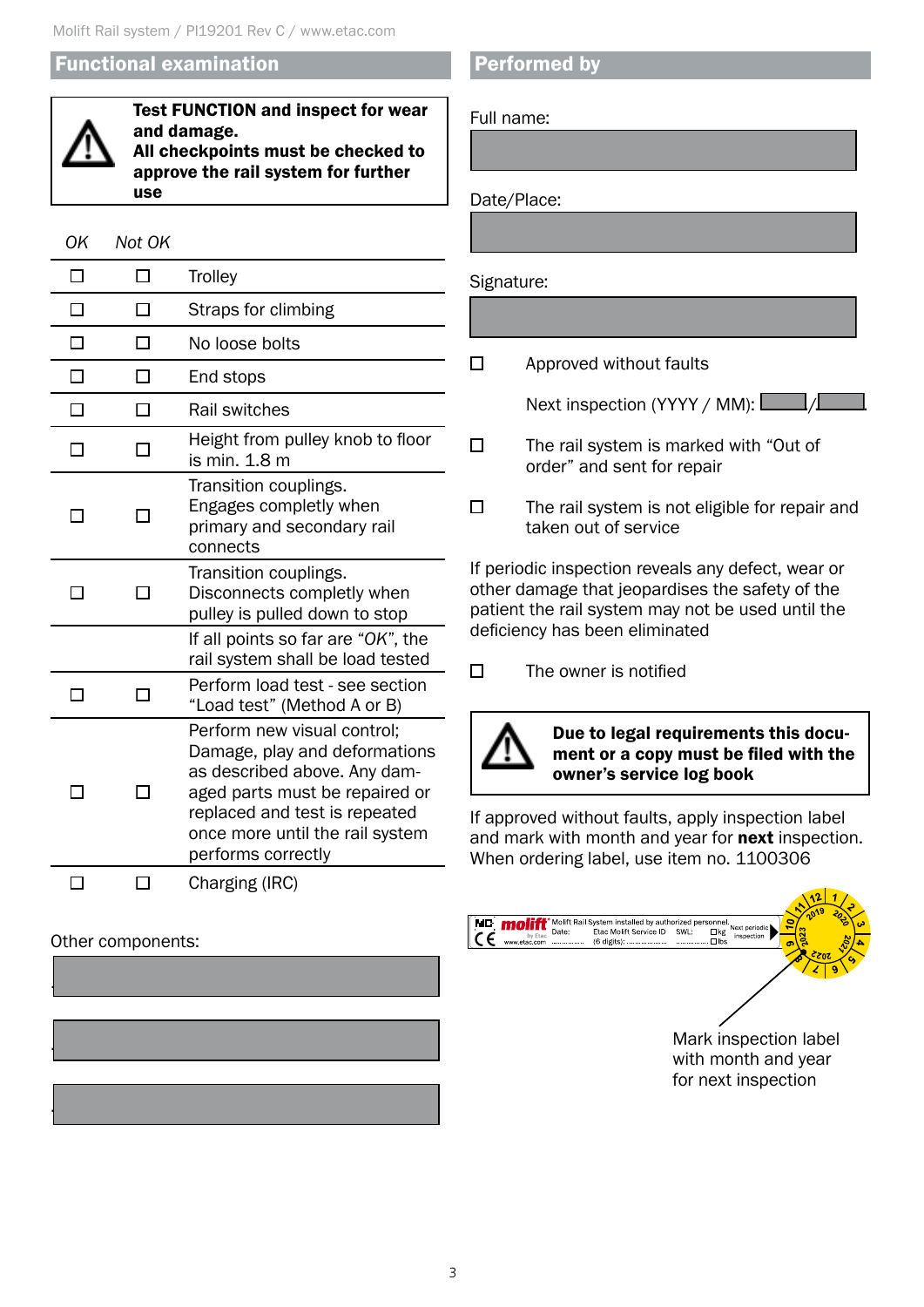## Notes and observations

......................................................................................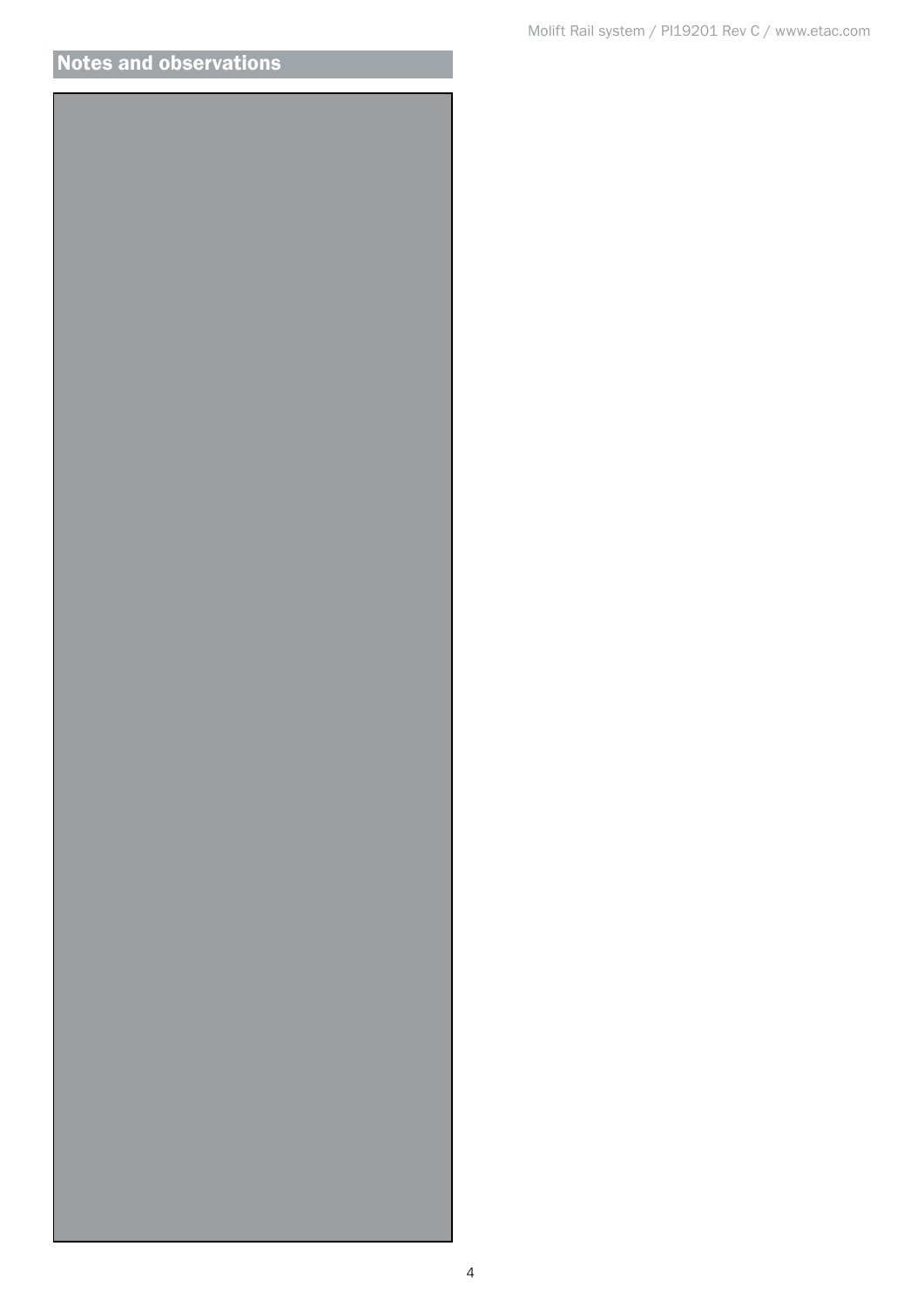#### Load test: Single Rail System

When installation of the rail system is finalized a load test according to ISO 10535 must be performed.

One of the following methods, A or B, is to be used. We recommend method A to avoid damage to the trolley.

- Method A) Perform a load test with full SWL on all crucial places/suspensions/rail connections of the rail system and register in a logbook:
	- Deflection before load test
	- Deflection with SWL load
	- Deflection after load test

Lift the SWL load approx. 15 cm. Move the applied load along the rail from one end stop to the other end stop, with a 60 sec. pause under each point, as illustrated below.

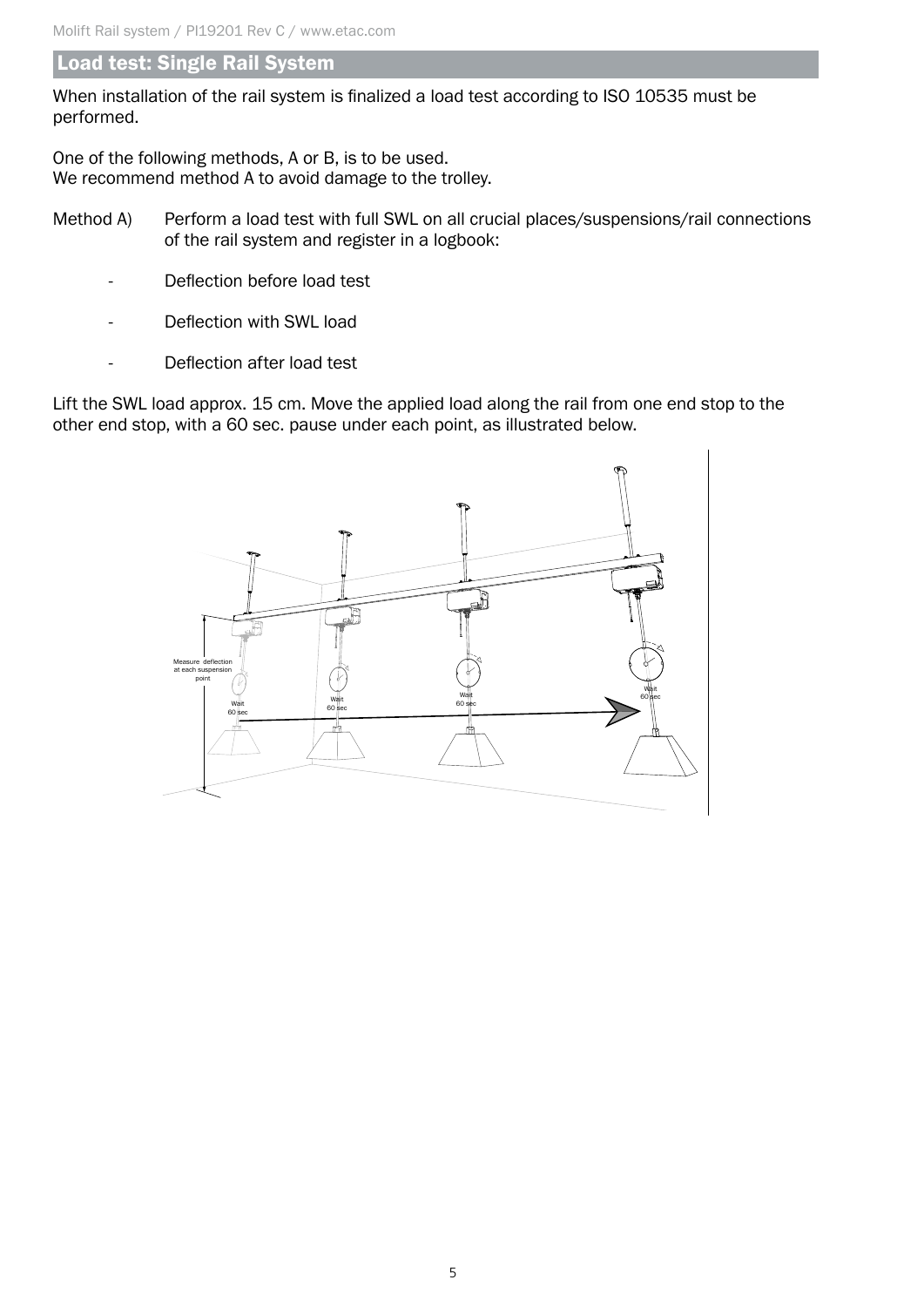#### Method B)



#### When using Method B:

Do not use the hoist to elevate or lower test load.

Test load must be applied and reapplied point for point. Do not use the trolley to move test load between measuring points.

Perform a static load test with 1.5 x SWL (not full lifting cycle) of the rail system on crucial places, e.g. rail connections, rail ends for a period of minimum 60 sec.

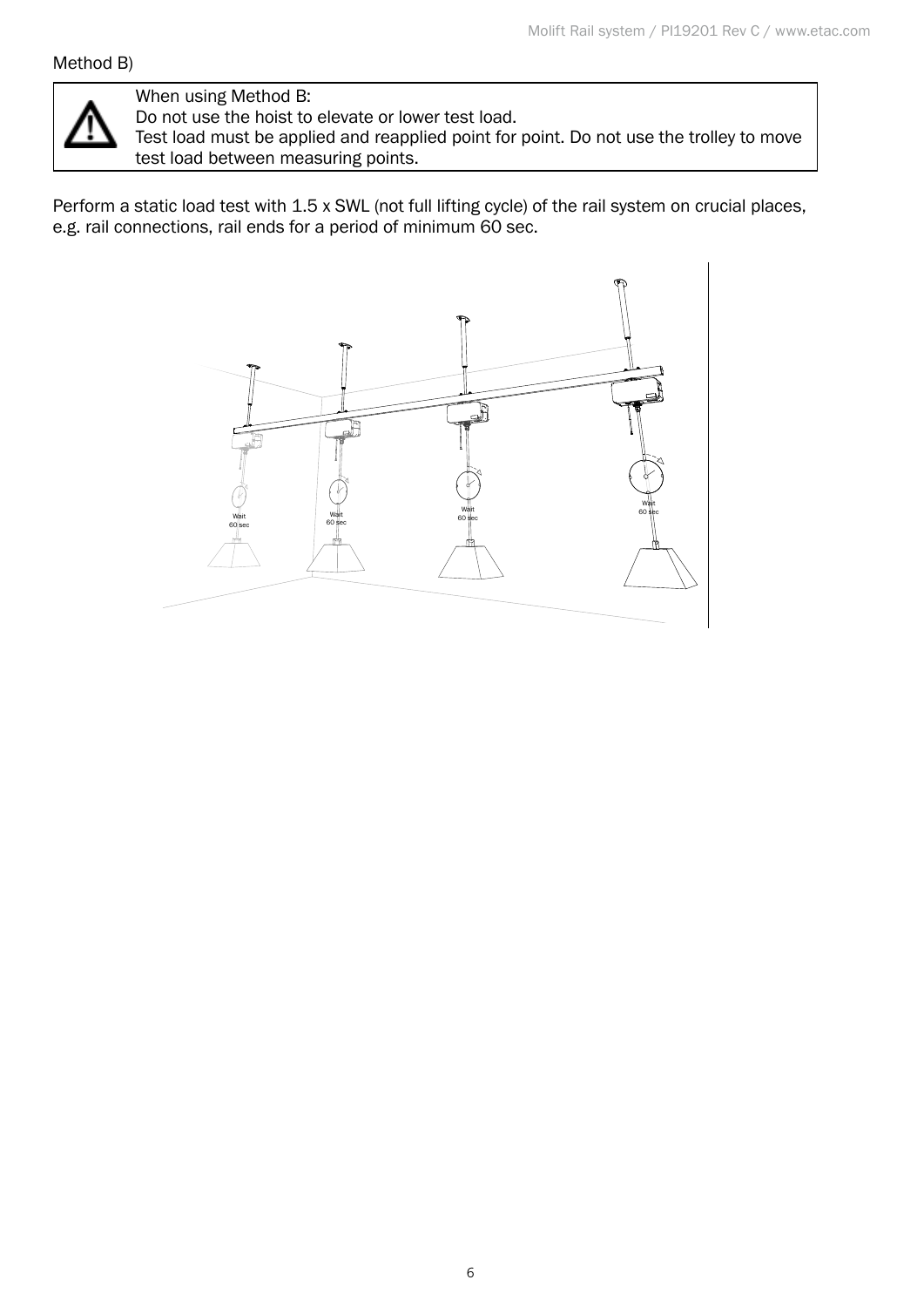#### Load test: Traverse Rail System

When installation of the rail system is finalized a load test according to ISO 10535 must be performed.

One of the following methods two following methods A or B can be used. We recommend method A to avoid damage to the trolley.

- Method A) Perform a load test with full SWL on all crucial places/suspensions/rail connections of the rail system and register in a logbook:
	- Deflection before load test
	- Deflection with SWL load
	- Deflection after load test

Apply the SWL for the installed overhead rail system. Place the carriage with the applied load at the end stop of the secondary rail  $(1)$ . Move the secondary rail, with a pause under each attachment point, from one end stop to the other end stop of the first primary rail ②. Continue by moving the applied load diagonally through the centre of the system over to the other side ③, as the dashed line shows. Now continue by moving the secondary rail with the applied load, with a pause under each attachment point, from one end stop to the other end stop of the second primary rail  $\overline{4}$ . See illustration below.

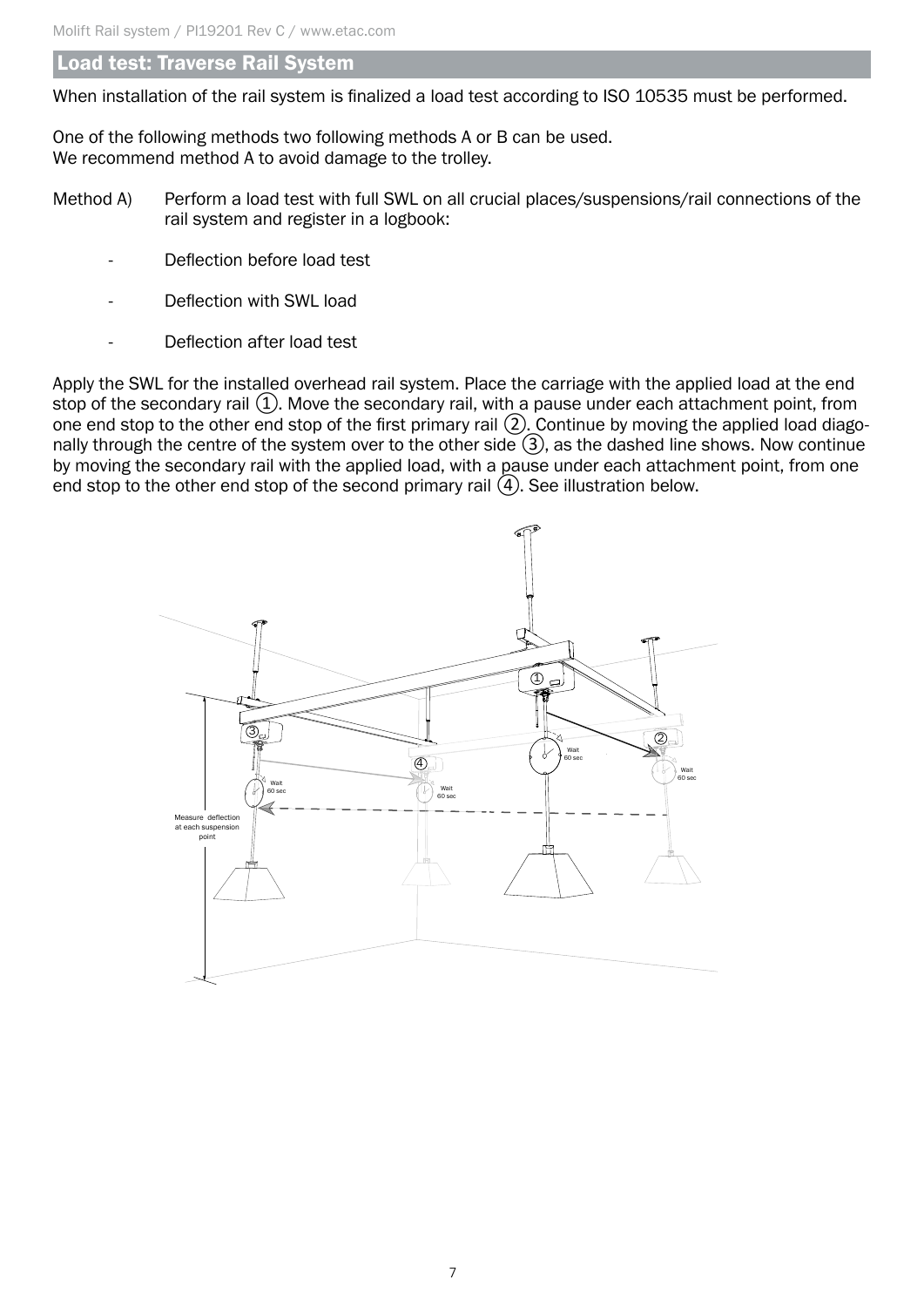

### When using Method B:

Do not use the hoist to elevate or lower test load.

Test load must be applied and reapplied point for point. Do not use the trolley to move test load between measuring points.

Perform a static load test with 1.5 x SWL (not full lifting cycle) of the rail system on crucial places, e.g. rail connections, rail ends for a period of minimum 60 sec.